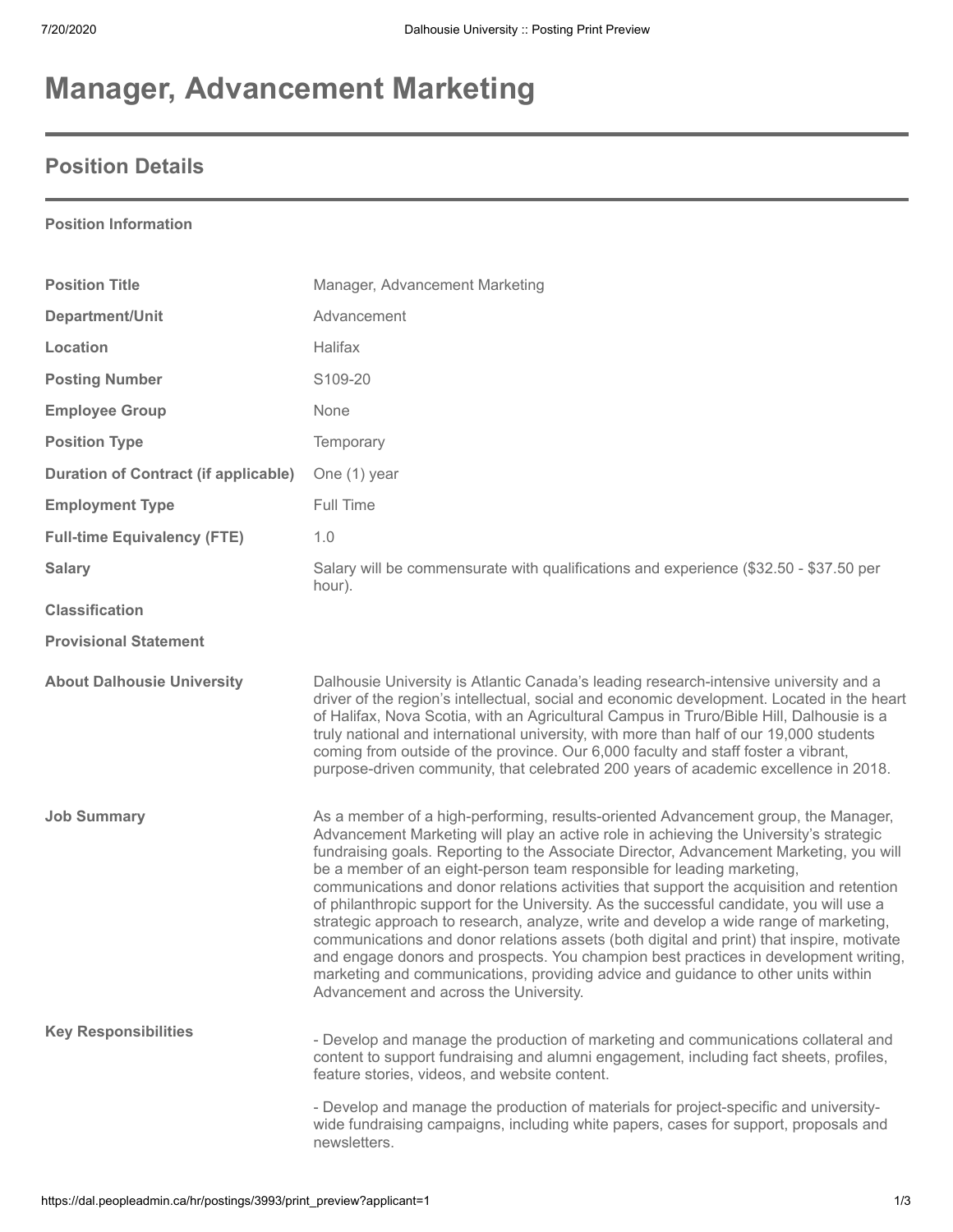#### 7/20/2020 Dalhousie University :: Posting Print Preview

|  |  |  |  |                                                                 |  |  | - Implement a variety of donor recognition and stewardship communications activities to |  |
|--|--|--|--|-----------------------------------------------------------------|--|--|-----------------------------------------------------------------------------------------|--|
|  |  |  |  | show gratitude and the impact of philanthropy to key audiences. |  |  |                                                                                         |  |

- Provide communications advice, planning and support for Annual, Major, Legacy and Principal Gifts programs.

**Note**

**Special Instructions to Applicant Quick Link for Direct Access to Posting**

**Open Until Filled** No

<http://dal.peopleadmin.ca/postings/3993>

## **Supplemental Questions**

Required fields are indicated with an asterisk (\*).

# **Documents Needed to Apply**